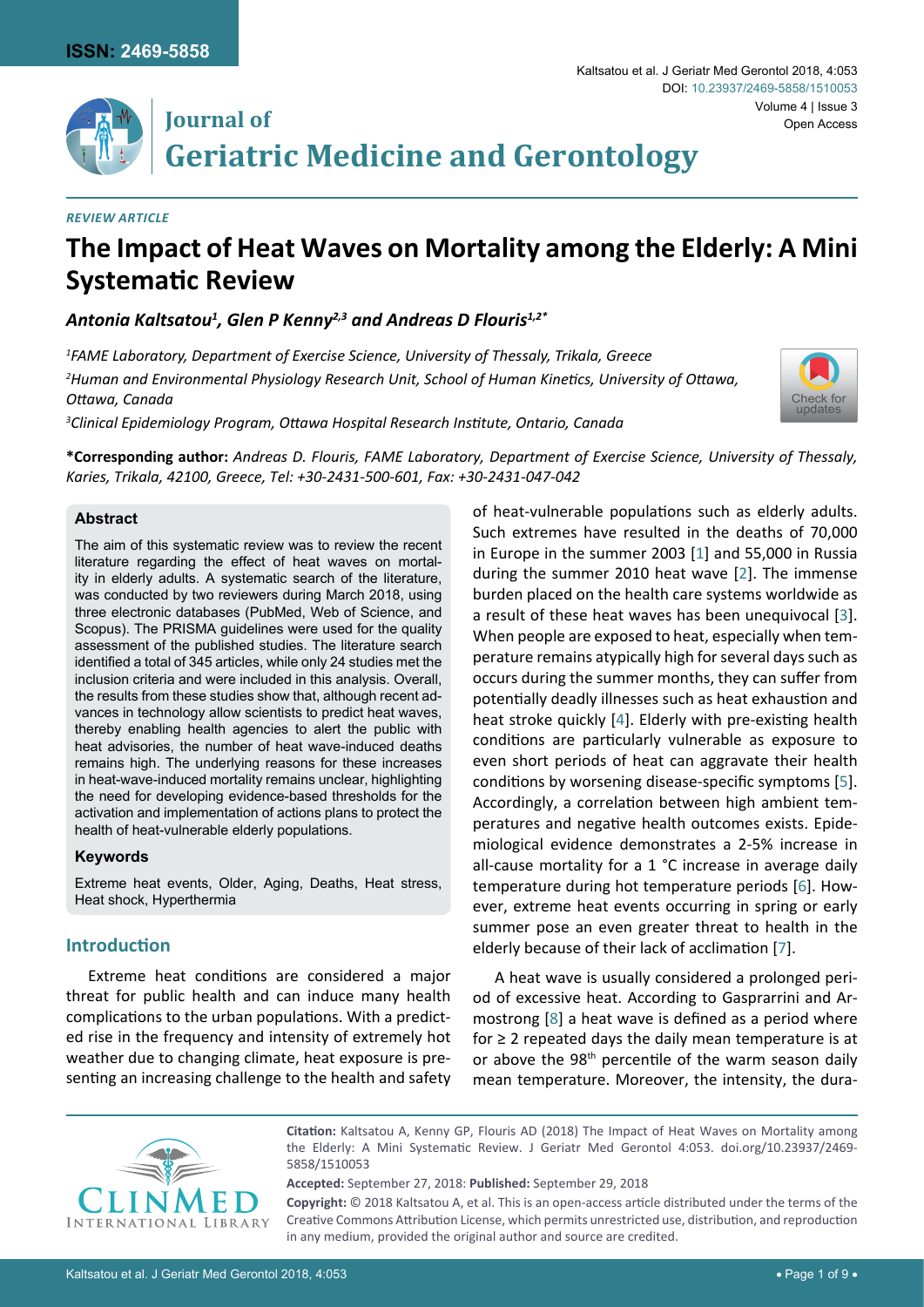tion and the time in the season that it appears, are the main characteristics of each heat wave [[8](#page-7-1)]. Moreover, as the rapidly aging population relocates to large urban centres to be closer to essential health and social care services, they are likely to experience some of the highest temperatures during hot weather periods. This is because of the urban heat island where temperatures within major metropolitan cities (e.g., London, England; Toronto, Canada, New York City, USA; Paris, France) can be as much as 10 °C greater than the surrounding rural areas [[9-](#page-7-13)[11](#page-7-14)]. These elevated temperature are primarily due to the design and density of buildings and by other manmade changes which includes asphalt roads and pathways, removal of trees, elimination of open green space areas, others [[12](#page-7-15)].

Elderly persons are typically considered those who are aged 65 years or more [\[13](#page-7-16)]. Natural ageing can be characterized by a complex process, in which progressive age-specific deteriorations of internal physiological systems inevitably impair the body's capacity to respond appropriately to internal and external stressors [[14](#page-7-17)[-16\]](#page-7-18). As recent studies show, this includes deterioration in their ability to dissipate heat [[17](#page-7-8)[-19](#page-7-19)], a process pivotal in the maintenance of normal core temperature especially in extreme heat conditions. Specifically, older adults take longer to respond to increases in ambient air temperature than their younger counterparts [[20](#page-7-2)]. This response is due to age-related reductions in heat loss responses of sweating [[21](#page-7-3),[22](#page-7-4)] and skin vasodilation [\[23](#page-7-5)- [27\]](#page-7-6), which are paralleled by marked impairments in the whole-body heat dissipation [[18](#page-7-7)], and occur independently of the individual's level of acclimation [\[23](#page-7-5)]. As a consequence, elderly people are less heat tolerant and are at an increased risk of heat-related morbidity and mortality [[17](#page-7-8),[28](#page-7-9)].

Given the fact that the population over age 65 years is steadily increasing [\[29](#page-7-10)] the numbers of heat related illnesses and deaths are likely to rise exponentially. Accordingly, there has been an increased urgency to address this important public health issue. This is evidenced by the fact that the number of articles (total of 507 based on search term "heat wave mortality" and "elderly") published in PubMed are appearing with increased frequency (~16 articles per year) over the past five years ([Figure 1](#page-1-0)). Experts suggest that appropriate health prevention and management programs could greatly limit heat-related morbidity and mortality in heat vulnerable populations such as the elderly [[30](#page-7-11),[31\]](#page-7-12). To contribute towards addressing these concerns, the aim of this systematic review was to review the recent literature regarding the effect of heat waves on mortality in elderly adults.

<span id="page-1-0"></span>

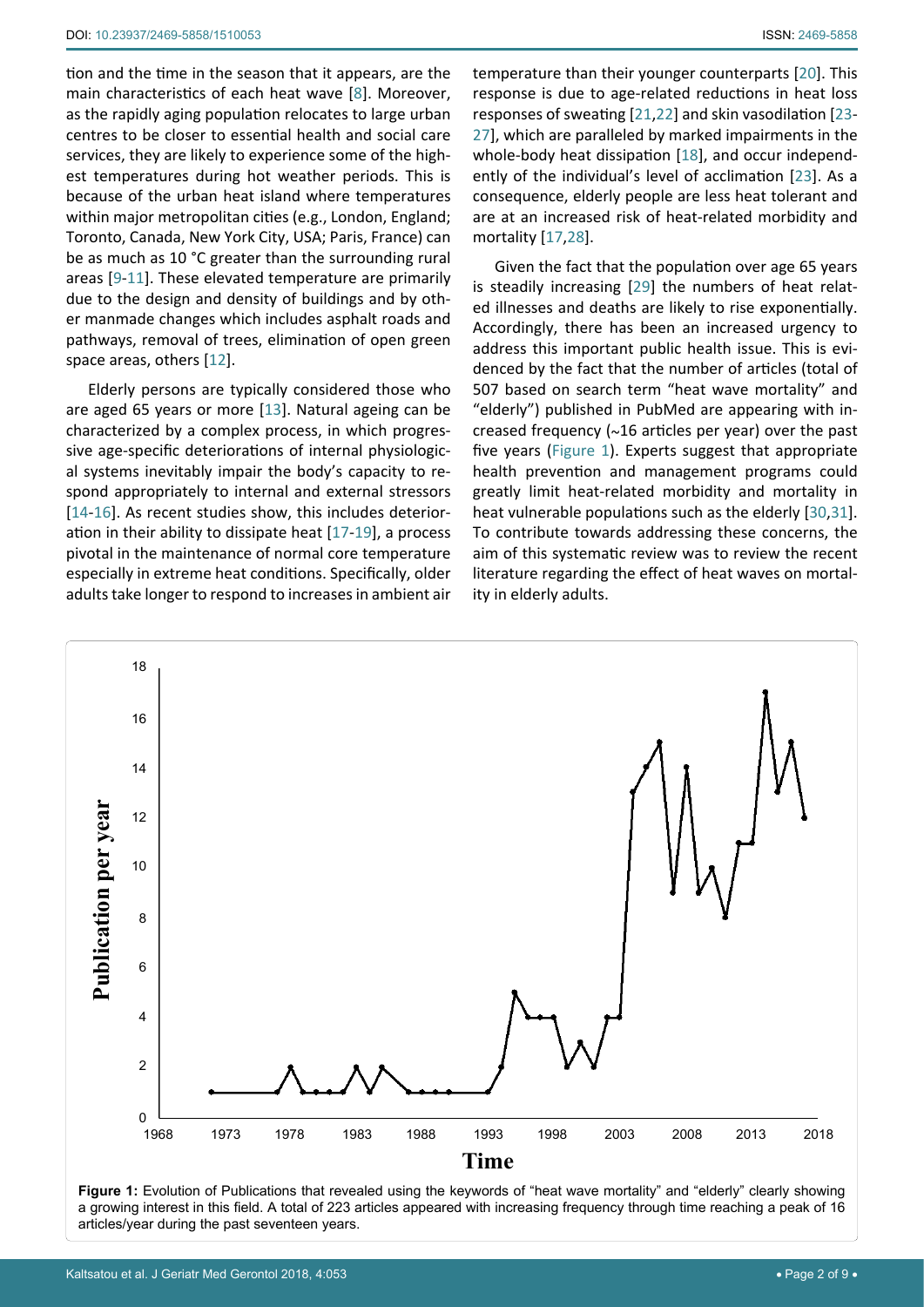## **Methods**

## **Literature search and identification**

The current review included epidemiological studies that report on epidemiological data regarding the effect of heat waves on elderly mortality. A systematic search of literature was conducted by two reviewers during March 2018 using three electronic databases (PubMed, Web of Science and Scopus). The PRISMA guidelines were used for the quality assessment of the published studies [\[32](#page-7-20)]. Studies were selected using inclusion and exclusion criteria. Studies were included in the study if: 1) Results for elderly mortality rates during heat waves were presented; 2) Results for the effect of "heat waves" on "elderly mortality" as a sub-population were reported; and 3) The study was written in English. Studies were excluded when they: 1) Did not present the number of deaths during "heat wave" periods but

only the relative risk for mortality or models for the daily mortality prediction; 2) Did not evaluate the elderly mortality but mortality rates in other age groups and 3) Were studies published only in abstract form. Studies identified in the search were initially examined using the information presented in the title and abstract. Thereafter a full evaluation of the full-text copy of the article was conducted to determine if it met all inclusion criteria.

## **Results**

A total of 345 articles were identified in the search. Of these, 85 full-text articles were reviewed for eligibility and only 24 studies met the inclusion criteria ([Figure](#page-2-0)  [2](#page-2-0)). Articles were excluded for the following reasons: 12 referred to animal, pregnancy, and infant mortality during heat waves; 22 examined the impact of heat waves mortality on specific chronic diseases; 5 studies were re-

<span id="page-2-0"></span>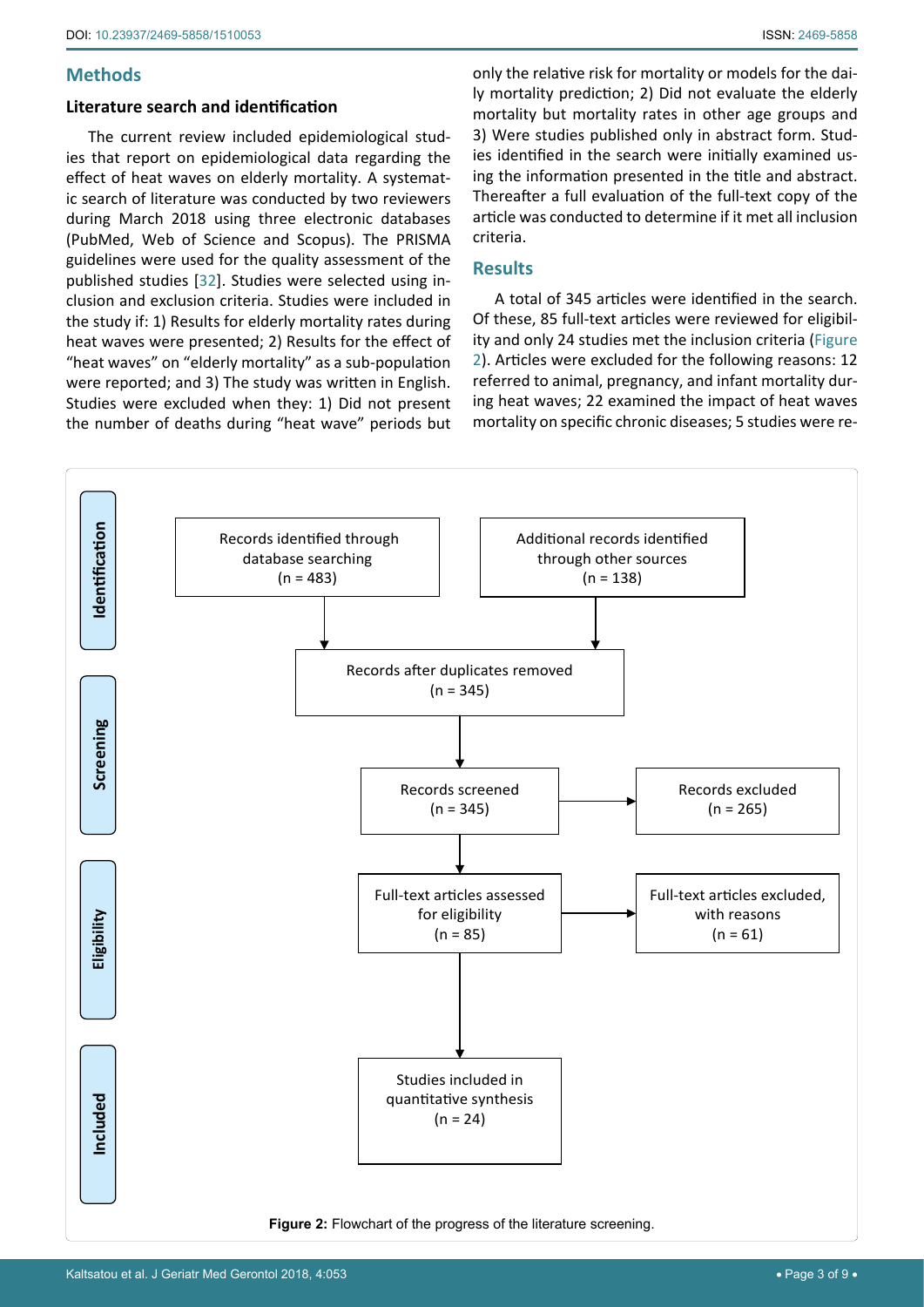view articles only; 16 studies evaluated the relative risk of mortality or presented models for the prediction of daily mortality; 6 studies evaluated the impact of heat waves in different aged groups but no on elderly. The

24 studies included in our review provided estimates of heat-related mortality in the elderly during heat waves that encompasses different geographically locations ([Figure 3](#page-3-0) and [Table 1](#page-3-1)).

<span id="page-3-0"></span>

**Figure 3:** Geographical areas (marked with light blue) where the elderly mortality rates have been assessed in the studies evaluated in the current review.

| <b>Reference</b>                  | <b>Region &amp; population</b>                  | Period                                                                 | <b>Temperature</b><br>°C<br>Mean, min-<br>max               | <b>Results</b>                                                           |
|-----------------------------------|-------------------------------------------------|------------------------------------------------------------------------|-------------------------------------------------------------|--------------------------------------------------------------------------|
| Steul, et al. [41]                | Frankfurt, Germany<br>$\geq 60$ years           | 2-13 August 2003<br>18-22 July 2006<br>8-12 July 2010<br>1-5 July 2015 | 26, 19.7, 33.8<br>26.8, 19.6, 34.4 20.6<br>26.9, 20.1, 34.1 | 26.5, 19.1, 33.7 Mortality (cases of death/day):<br>32.7<br>22.6<br>25.4 |
| Conti, et al. [34]                | 21 regions of Italy<br>> 75 years               | 1 June-31 August 2003                                                  | > 40.0                                                      | No of deaths on 2002: 13.517<br>No of deaths on 2003: 16.393             |
| Åström, et al. [39]               | Rome & Stockholm<br>> 50 years                  | 15 May- 15 September<br>the years from 2000-<br>2008                   | Rome: 29.5.<br>15.9-40.2<br>Stockholm:<br>18.6, 3.1-31.1    | No of deaths in Rome: 47.180<br>No of deaths in Stockholm:<br>24.157     |
| Borrell, et al. [44]              | Barcelona, Spain<br>> 65 years                  | June, July & August<br>2003<br>& 1998-2000                             | > 30.5                                                      | No of deaths from 1998-2002:<br>6.691<br>No of deaths on 2003: 1.489     |
| Bogdanovic, et al.<br>$[45]$      | Belgrade, Serbia<br>> 75 years                  | 16 - 24 July 2007                                                      |                                                             | 34.6, 26.3-40.7 No of deaths: 350                                        |
| Bustinza, et al. [65]             | Quebec, Canada<br>> 75 years                    | <b>July 2010</b>                                                       | 18.5-34.0                                                   | No of deaths: 1.039                                                      |
| Canoui-Poitrine, et<br>al. $[66]$ | Paris, France<br>> 75 years                     | 1-20 August 2003<br>1-20 August 2000,<br>2001, 2003                    |                                                             | No of deaths on 2003: 727<br>No of deaths on 2000, 2001,<br>2003: 215    |
| Sartor [67]                       | 589 communes of Belgium<br>65 years & older     |                                                                        |                                                             | 27 June- 7 August 1994 21.9, 15.3-27.5 No of deaths on 1994: 990         |
| Cerutti, et al. [68]              | Ticino, Switzerland<br>> 65 years<br>> 75 years | June, July, August 2003 24.6                                           |                                                             | No of deaths on > 65 years: 558<br>No of deaths on > 75 years: 443       |

<span id="page-3-1"></span>**Table 1:** Epidemiological studies on elderly mortality during heat waves.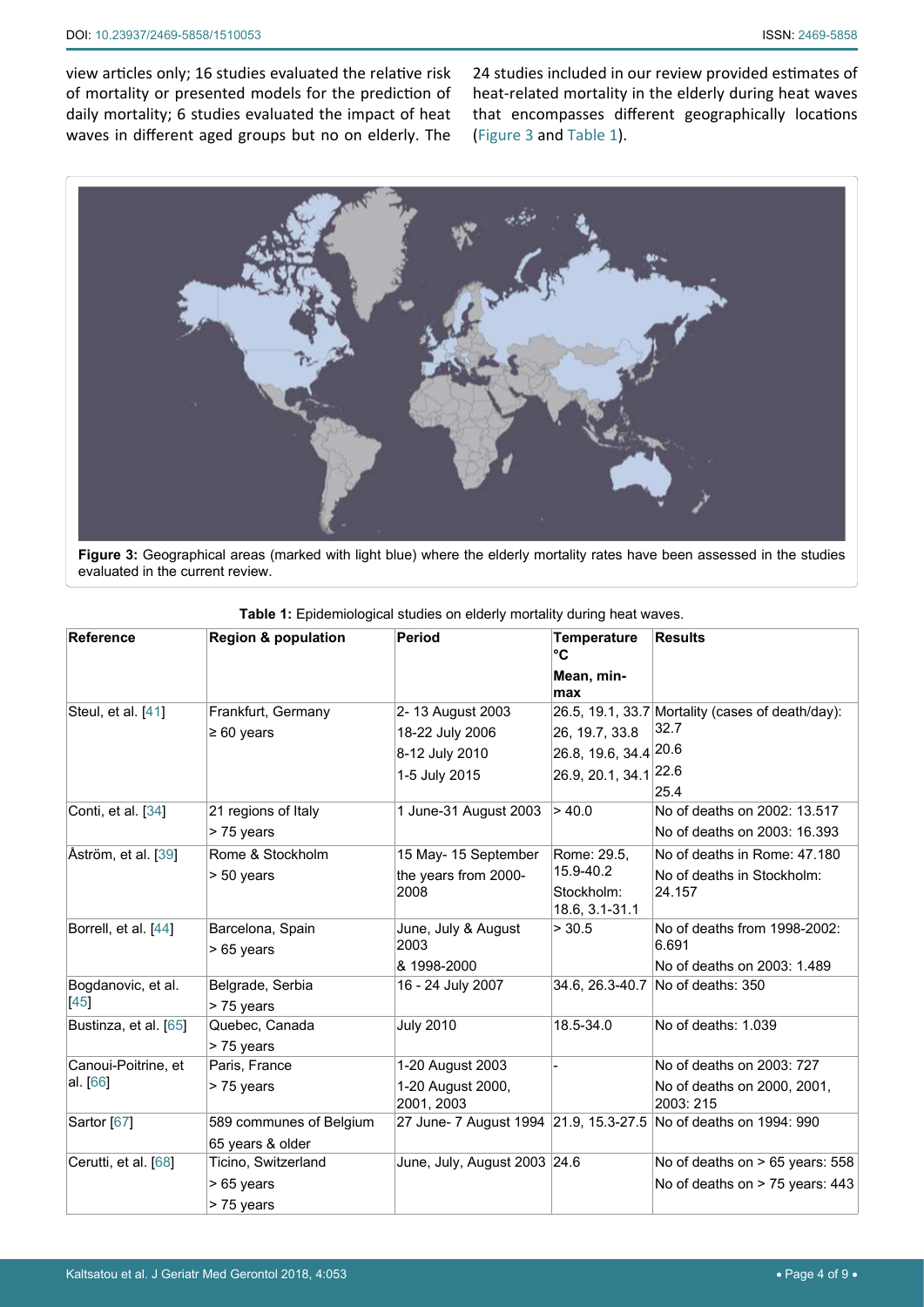| Conti, et al. [69]      | Genoa, Italy<br>> 74 years                        | 16-31 August 2003                                                 | > 40.0                  | No of deaths: 968                 |
|-------------------------|---------------------------------------------------|-------------------------------------------------------------------|-------------------------|-----------------------------------|
| D'Ippoliti, et al. [35] | Athens, Barcelona,                                | Athens 1997-2004                                                  | 26.4-37.6               | No of deaths in Athens: 62        |
|                         | Budapest, London, Milan,                          | Barcelona 1991-2004                                               | 23.2-36.8               | No of deaths in Barcelona: 30     |
|                         | Munich, Paris, Rome,                              | Budapest 1992-2003                                                | 22.6-32.8               | No of deaths in Budapest: 46      |
|                         | Valencia                                          | London 1990-2004                                                  | 16.8-27.1               | No of deaths London: 117          |
|                         | > 65 years                                        | Milan 1990-2003                                                   | 22.2-36.2               | No of deaths Milan: 21            |
|                         |                                                   | Munich 1992-2004                                                  | 15.9-28.3               | No of deaths Munich: 24           |
|                         |                                                   |                                                                   |                         | No of deaths Paris: 82            |
|                         |                                                   | Paris 1990-2003                                                   | 19.1-30.9               |                                   |
|                         |                                                   | Rome 1992-2004                                                    | 21.6-35.2               | No of deaths Rome: 42             |
|                         | Netherlands                                       | Valencia 1994-2003                                                | 24.2-39.9               | No of deaths Valencia: 12         |
| Huynen, et al. [70]     |                                                   | 1990, 1994, 1995, 1997 25.0-30.0                                  |                         | No of deaths 1990: 301            |
|                         | $\geq 65$ years                                   |                                                                   |                         | No of deaths 1994: 1.043          |
|                         |                                                   |                                                                   |                         | No of deaths 1995: 214            |
|                         |                                                   |                                                                   |                         | No of deaths 1997: 230            |
| Fouillet, et al. [71]   | 22 regions of France                              | 1 - 20 August                                                     | 25.0-37.0               | No of deaths: 14539               |
|                         | $\geq$ 75 years                                   |                                                                   |                         |                                   |
| Green, et al. [43]      | England (East of England,                         | 1 June- 15 September                                              |                         | 19.5, 16.5-21.6 No of deaths: 195 |
|                         | East Midlands, London,<br>North East, North West, | 2013                                                              | 19.1, 17.7-22.7         |                                   |
|                         | South East, South West,                           |                                                                   |                         |                                   |
|                         | West Midlands, Yorkshire &                        |                                                                   |                         |                                   |
|                         | Humber)                                           |                                                                   |                         |                                   |
|                         | > 65 years                                        |                                                                   |                         |                                   |
| Yang, et al. [53]       | Guangzou, China                                   | 13-24 July 2005                                                   | 22.9, 19.7-             | No of deaths: 606                 |
|                         | > 65 years                                        | June, 9-14 August 2005                                            | 27.6                    | No of deaths: 453                 |
| Lan, et al. [38]        | Harbib, China                                     | 7-11 June 2010                                                    | > 35.0                  | No deaths: 284                    |
|                         | $\geq 65$ years                                   |                                                                   |                         |                                   |
| Michelozzi, et al. [56] | Rome, Milan, Turin, Bologna, June-August 2003     |                                                                   | 35.2, 32.7,             | No of deaths in Rome: 6089        |
|                         | Italy                                             |                                                                   | 32.7, 32.8,             | No of deaths in Milan: 2958       |
|                         | $\geq$ 75 years                                   |                                                                   |                         | No of deaths in Turin: 2331       |
|                         |                                                   |                                                                   |                         | No of deaths in Bologna: 1432     |
| Ellis, et al. [47]      | New York                                          | 1- 7 August 1975                                                  | $\geq 28.9$             | No of deaths: 136.3 ± 35.6        |
|                         | > 65 years                                        |                                                                   |                         |                                   |
| Revich, et al. [37]     | Moscow, Russia 2001                               | 15-27 July 2001                                                   | > 22.7                  | No of deaths: 1200                |
|                         | > 75 years                                        |                                                                   |                         |                                   |
| Schifano, et al. [51]   | Rome, Italy                                       | May, June, July, August May 29.2, 28.8- No of deaths: 18.609      |                         |                                   |
|                         | $\geq 65$ years                                   | 2005-2007                                                         | 33.5                    |                                   |
|                         |                                                   |                                                                   | June 33.4,<br>31.2-38.4 |                                   |
|                         |                                                   |                                                                   | July 34.4, 32.6-        |                                   |
|                         |                                                   |                                                                   | 39.1                    |                                   |
|                         |                                                   |                                                                   | August 34.3,            |                                   |
|                         |                                                   |                                                                   | 32.9-39.7               |                                   |
| Schaffer, et al. [72]   | Sydney, Australia                                 | 30 January- 6 February                                            | 35.2, 32.0-             | No of deaths: 814                 |
|                         | $\geq$ 75 years                                   | 2011                                                              | 38.5                    |                                   |
| Huang, et al. [52]      | Shangai, China                                    | 19 July-6 August 2003                                             | 36.3                    | No of deaths: 2283                |
|                         | > 65 years                                        |                                                                   |                         |                                   |
| Smoyer [41]             | St. Louis, Missouri, USA                          | 4-17 July 1980                                                    | 41.7                    | Average number of deaths on       |
|                         | > 64 years                                        | 12-17 July 1995                                                   | 38.3                    | 1980: $14.61 \pm 6.91$            |
|                         |                                                   |                                                                   |                         | Average number of deaths on       |
|                         |                                                   |                                                                   |                         | 1995: $9.07 \pm 3.31$             |
| Sun, et al. [54]        | Pudong New Area, China                            | 16 June- 15 September 30.1, 27.0-31.6 No of deaths: 3.726<br>2013 |                         |                                   |
|                         | > 65 years                                        |                                                                   |                         |                                   |

## **Analysis and Discussion**

The majority of the identified studies examining the effects of heat waves on mortality in the elderly present epidemiological data based on the European heat wave

of 2003, when temperature extremes were observed in many parts of Europe over a prolonged period varying from 10 days to one month [\[33](#page-7-30)]. Accordingly, an epidemiological study by Conti, et al. [[34](#page-7-22)], which exam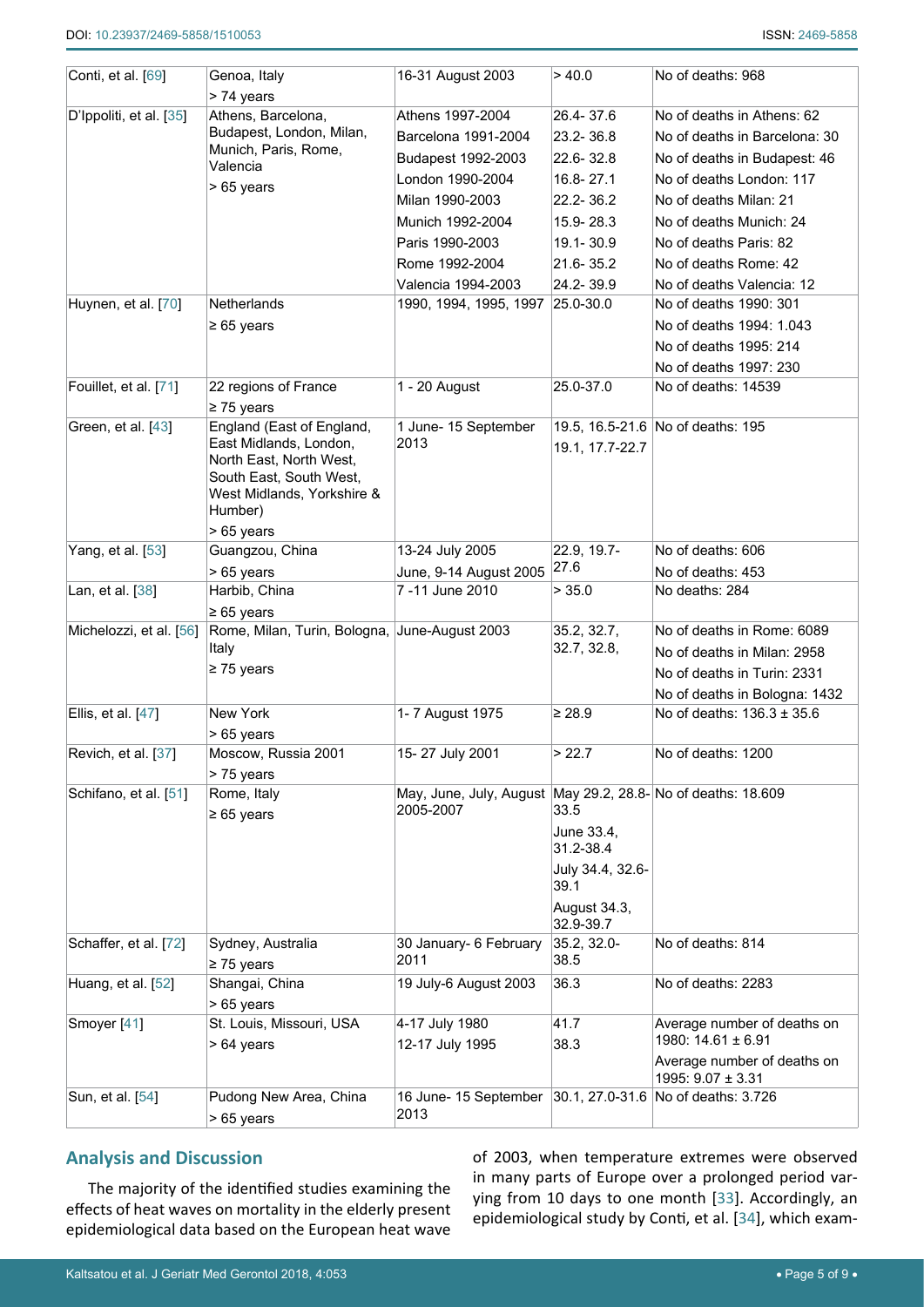ined the impact of heat wave in 21 different regions in Italy, found that the number of deaths among people of 75 years of age and older increased by 21.3% during the heat wave occurring in 2003 compared to 2002, with similar mortality rates between men and women. However, the authors identified locations of high-risk such as in north-western cities of Italy where higher mortality rates were observed [[34](#page-7-22)]. More precisely, elderly mortality rate was highest in Turin (44.9%), Trento (35.2%), Milan (30.6%) and Genoa (22.2%), which are generally characterized by cold weather [\[34](#page-7-22)]. The authors hypothesized that the underlying reason for this disparity was acclimatization, since hot weather in the aforementioned cities is less common and, thus, inhabitants are less likely to be tolerant to high temperatures. Indeed, another study by, D'Ippoliti, et al. [[35](#page-7-26)] showed that cities in the Mediterranean region such as Athens Greece, which experience higher average ambient temperatures during heat waves, have a reduced mortality rate in the elderly as compared to more temperate northern European cities such as London, England [\[35](#page-7-26)]. This finding has been attributed to more frequent exposure to temperatures extremes and generally higher day-to-day ambient temperature conditions [\[36](#page-7-32),[37](#page-7-29)]. As shown by Lan, et al. [\[38\]](#page-7-28), heat adaptation may be a more important determinant of heat-related mortality in heat vulnerable populations than previously thought. They reported a marked surge in mortality rate in older adults during the 2010 heat wave (> 35 °C) in the large metropolitan city of Harbin, China, which typically experiences cool ambient temperatures (- 18 °C to 23 °C) during the summer period. The authors surmised that the residents were likely less heat acclimated and consequently were at greater risk of heat-related illness or death [[38\]](#page-7-28). In contrast, Åström, et al. [\[39](#page-7-23)] showed no differences in daily number of deaths (as assessed between the months of May through to September (the 15<sup>th</sup> of each month) from 2002 to 2008) in older adults (≥ 50 years) living in Rome and Stockholm, two very distinct regions in terms of climate type. In fact, the population of older adults were found to be equally vulnerable to detrimental health effects of a heat wave.

Another important determinant is the time of year that the heat waves occurs. When extreme heat events occur in late spring or early place, accordingly the elderly are at an increased risk of a heat-related injury or death. This is because they have not benefited from improvements in heat dissipation that occur with progressive exposure to heat that would typically occur over the spring and summer period [\[4](#page-6-3),[40](#page-7-33)]. Indeed, heat vulnerable individuals are likely to gain some level of acclimation by the mid-to-late summer period that would provide some level of protection against the detrimental health effects of exposure to extreme heat conditions [\[4](#page-6-3),[40\]](#page-7-33). Smoyer [[41\]](#page-7-21), who compared the elderly mortality rates during two different heat wave periods, showed that although the higher ambient temperature

was recorded in Missouri during an August heat event (1995), the number of deaths in July was comparatively higher despite a relatively lower ambient temperature. In addition, Son, et al. [[8](#page-7-1)], who examined the impact of heat waves on mortality rates across various age groups in seven cities in Korea, showed that a one day delay in the occurrence of the heat episode was associated with a 0.2% reduction in the risk of a heat-related death.

Conti, et al. [[34\]](#page-7-22) showed that heat-related mortality in the elderly is also influenced by the duration of the heat wave. Similarly with the study by Conti, et al. [\[34](#page-7-22)], in Frankfurt, Germany the numbers of deaths during the heat wave in 2003 were high (32.7 case per day for a period of 11 days) and the following heat wave periods that occurred in the next decades did not reach these numbers [\[42](#page-7-31)]. However, this can be explained in large part by the fact that the duration of 2003 heat wave was 12 days as compared to the relatively shorter heat waves (4 days in 2006, in 2010 and in 2015), albeit of comparable intensity occurring thereafter within the recording period [[42\]](#page-7-31). These findings highlight the cumulative effect on human health that can occur with prolonged heat events.

Since the European heat wave of 2003, extensive work has been done to implement appropriate heat alert systems as well as heat management strategies to protect the vulnerable populations. The implementation of these protective strategies appears to be having a positive impact on population health. This is evidenced by a study by Green, et al. [[43\]](#page-7-27) who found a relative reduction to prior events during the heat wave of 2013 (from 1st of June until 15<sup>th</sup> of September) [\[43\]](#page-7-27). These findings were thought to indicate that health officials in England had implemented health protection measures and prevention strategies that were successful in alleviating the level of thermal strain experienced by the elderly during the heat wave. The mean daily central England temperature was 22.7 °C with a peak recorded temperature of 29.7 °C. Given that temperatures in South European countries typically range above this level, it becomes clear that lack of acclimatization plays an important role in elderly heat waves-induced mortality in England.

A comparable pattern of response was also reported by Borrell, et al. [\[44](#page-7-24)], who showed that elderly women in Barcelona, Spain had a significantly greater mortality rate relative to men, indicating that the sex plays an important role in heat wave mortality. According to the authors, the main reason for this finding was the fact that in Barcelona the rate of women older than 75 years living alone is higher compared to men (13% of men and 30.9% of women). Moreover, another key factor, which was responsible for the increased mortality was the socioeconomic status as individuals with low educational level showed increased number of deaths. Similarly, Bogdanovic, et al. [[45](#page-7-25)] reported higher mortality rates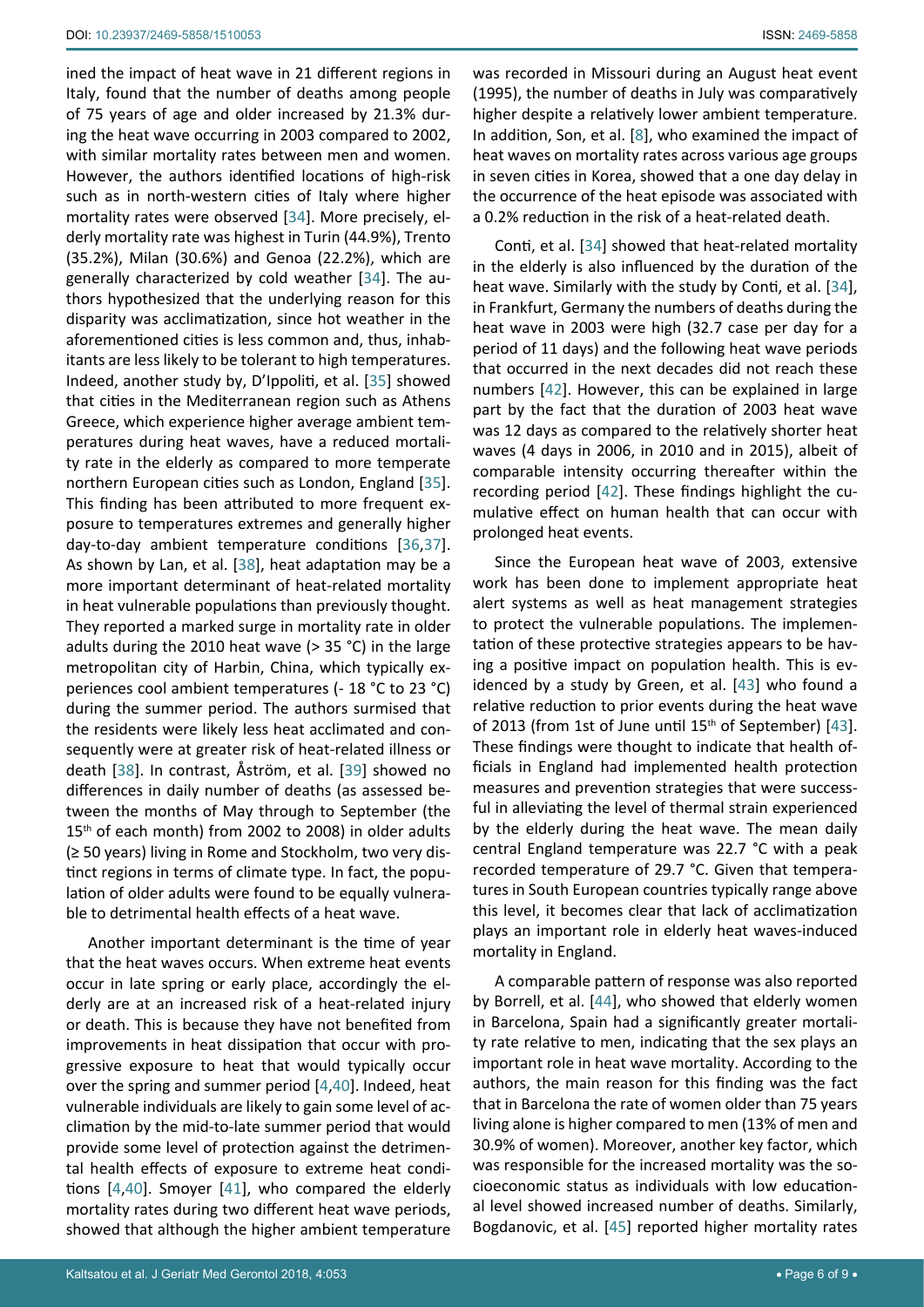in women 75 years of age and older compared to their age-matched male counterparts [[45\]](#page-7-25). They attributed these results to the greater life expectancy for women compared to men [[45\]](#page-7-25). Indeed, it is well established that women live 5 to 10 years longer than men [\[16\]](#page-7-18). Noteworthy, Diaz, et al. [\[46](#page-8-18)] who analysed the health-effects of summer heat waves on mortality rates in the elderly (> 65 years) in Madrid, Spain for the period of January 1, 1986 to December 31, 1997, showed that for every degree the temperature rises above 36.5 °C, the rate of mortality increased by as much as 28.4% with women being again the most vulnerable [[46](#page-8-18)].

It has been suggested that ethnicity and skin color does not play a role in elderly mortality [[47\]](#page-8-9), while others found that people of African origin are at higher risk of a heat-related death [\[48](#page-8-19)]. Madrigano, et al. [[49](#page-8-20)], showed that African non-Hispanic individuals were more likely to die during to heat waves. However, the differences were likely due to the disparity in socioeconomic status and not skin color. Indeed it has been shown, as previously reported, that low socioeconomic status is associated with an elevated risk for a heat-related death [[49\]](#page-8-20).

In general, extreme temperatures can have dramatic consequences on human health. Prolonged exposure of elderly adults to heat wave can induce hyperventilation, dyspnea, dehydration [[50\]](#page-8-21), as well as cardiovascular events [[51\]](#page-8-10). Heat-induced aggravation of underlying cardiovascular and respiratory conditions is considered a key factor increasing excess mortality during heat waves [[52](#page-8-12)[-54](#page-8-13)]. A number of studies are in agreement that the elderly populations are the most vulnerable to detrimental health effects of heat waves due in large part to their impaired ability to dissipate heat and therefore regulate body core temperature [[28](#page-7-9)]. This is exacerbated by the fact that elderly individuals have a reduced thirst sensation and experience greater levels of dehydration [\[55](#page-8-22)], which is exacerbated by medication use. However, apart from age, the socioeconomic and educational status seems to play a role, because people with low socioeconomic and educational status proved to have greater risk of mortality [\[53](#page-8-7),[56](#page-8-8),[57,](#page-8-23)]. For example, during heat waves access to centers or buildings with air-conditioning plays an important role in circumvent the risk of heat-related illness and deaths in vulnerable populations. Residences or buildings without air conditioning can reach excessively high ambient temperatures that can exceed the physiological adaptive capacity of vulnerable population groups [\[58](#page-8-24),[59](#page-8-15)]. Indeed, studies show that the number of deaths during heat waves increases for people outside hospitals compared to people in hospitals who have access to air-conditioned facilities [[57](#page-8-23),[60](#page-8-25)]. In addition, in large cities where the density of the buildings is high, the temperatures are even more increased compared to the countryside, creating the well-known heat island effect [[61](#page-8-17),[62\]](#page-8-26). Furthermore, it has been found that elderly people who live in places with little green-space and/or in

old buildings are more vulnerable to heat mortality [[63\]](#page-8-14). Moreover, the low economic status could lead to limiting access to health care departments, and this could in turn increase the risk for heat wave mortality [[59\]](#page-8-15). Finally, it has been found that when elderly adults are exposed to high temperatures during the day and nighttime for several days continuously, heat-related mortality increases. This is likely due to the prolonged nature of the exposure where the individual is unable to recover adequately during the typically cooler night period [[64\]](#page-8-16).

## **Concluding Remarks**

As temperatures continue to rise due to the climate change, the frequency of heat waves will likely increase in the future [\[61\]](#page-8-17). Although the recent advances in technology allow scientists to identify when extreme weather temperatures will occur in the different regions and public messaging of heat related events has improved over the past decade, the number of deaths due to heat wave mortality remains high. The underlying reasons for this trend is unclear albeit better education and increased awareness of the detrimental health effects of heat waves may help reverse this trend. Considering all these factors, additional policy actions are required to enhance the public health awareness regarding the deleterious effects of heat waves on human health. Finally, the results of all these studies strengthen the need to review and update heat waves mitigation plans in each country as well as the need for National Health Departments to develop new prevention strategies in order to protect the people and minimize the consequences of extreme heat. Moreover, in many regions the reason for the heat waves mortality was the acclimatization and accordingly strategies that could reduce this risk should be developed. Thus established systems for preventing the effects of heat waves should be developed and implemented across the world.

### **References**

- <span id="page-6-0"></span>1. [Robine JM, Cheung SL, Le Roy S, Van Oyen H, Griffiths C,](https://www.ncbi.nlm.nih.gov/pubmed/18241810)  [et al. \(2008\) Death toll exceeded 70,000 in Europe during](https://www.ncbi.nlm.nih.gov/pubmed/18241810)  [the summer of 2003. C R Biol 33: 171-178.](https://www.ncbi.nlm.nih.gov/pubmed/18241810)
- <span id="page-6-1"></span>2. [David Barriopedro, Erich M Fischer, Jürg Luterbacher,](http://science.sciencemag.org/content/332/6026/220)  [Ricardo M Trigo, Ricardo García Herrera \(2011\) The hot](http://science.sciencemag.org/content/332/6026/220)  [summer of 2010: Redrawing the temperature record map](http://science.sciencemag.org/content/332/6026/220)  [of Europe. Science 332: 220-224.](http://science.sciencemag.org/content/332/6026/220)
- <span id="page-6-2"></span>3. [Knowlton K, Rotkin Ellman M, Geballe L, Max W, Solomon](https://www.ncbi.nlm.nih.gov/pubmed/22068410)  [GM \(2011\) Six climate change-related events in the Unit](https://www.ncbi.nlm.nih.gov/pubmed/22068410)[ed States accounted for about \\$14 billion in lost lives and](https://www.ncbi.nlm.nih.gov/pubmed/22068410)  [health costs. Health Aff \(Millwood\) 30: 2167-2176.](https://www.ncbi.nlm.nih.gov/pubmed/22068410)
- <span id="page-6-3"></span>4. [Anderson GB, Bell ML \(2011\) Heat waves in the United](https://www.ncbi.nlm.nih.gov/pubmed/21084239)  [States: Mortality risk during heat waves and effect modifi](https://www.ncbi.nlm.nih.gov/pubmed/21084239)[cation by heat wave characteristics in 43 U.S. communities.](https://www.ncbi.nlm.nih.gov/pubmed/21084239)  [Environ Health Perspect 119: 210-218.](https://www.ncbi.nlm.nih.gov/pubmed/21084239)
- <span id="page-6-4"></span>5. [Glen P Kenny, Ronald J Sigal, Ryan Mc Ginna \(2016\) Body](https://www.ncbi.nlm.nih.gov/pmc/articles/PMC4861190/)  [temperature regulation in diabetes. Temperature \(Austin\)](https://www.ncbi.nlm.nih.gov/pmc/articles/PMC4861190/)  [3: 119-145.](https://www.ncbi.nlm.nih.gov/pmc/articles/PMC4861190/)
- <span id="page-6-5"></span>6. [Yu W, Mengersen K, Wang X, Ye X, Guo Y, et al. \(2012\)](https://www.ncbi.nlm.nih.gov/pubmed/21975970)  [Daily average temperature and mortality among the elderly:](https://www.ncbi.nlm.nih.gov/pubmed/21975970)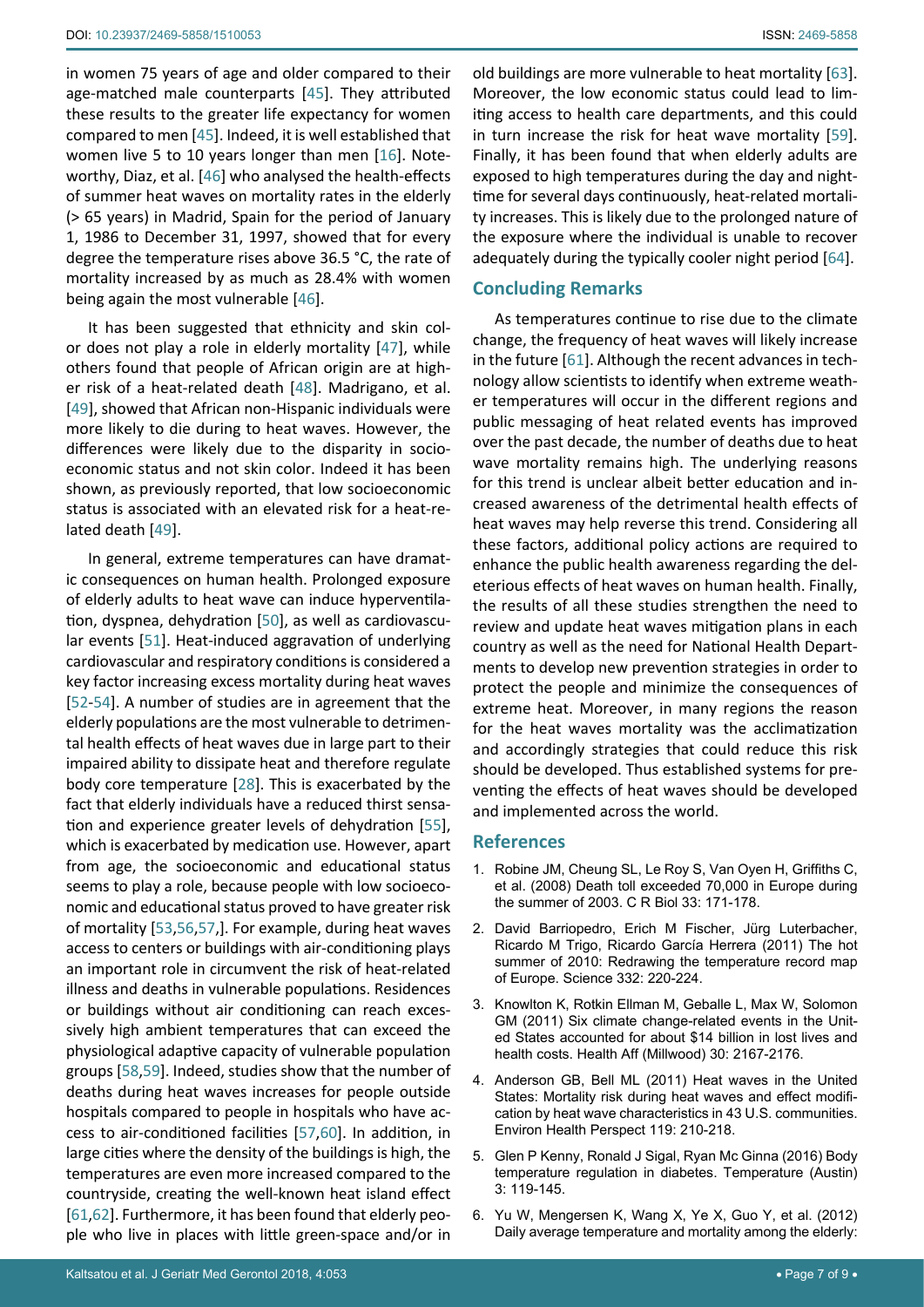<span id="page-7-0"></span>[A meta-analysis and systematic review of epidemiological](https://www.ncbi.nlm.nih.gov/pubmed/21975970)  [evidence. Int J Biometeorol 56: 569-581.](https://www.ncbi.nlm.nih.gov/pubmed/21975970)

- 7. [Kalkstein LS, Smoyer KE \(1993\) The impact of climate](https://www.ncbi.nlm.nih.gov/pubmed/8253171)  [change on human health: Some international implications.](https://www.ncbi.nlm.nih.gov/pubmed/8253171)  [Experientia 49: 969-979.](https://www.ncbi.nlm.nih.gov/pubmed/8253171)
- <span id="page-7-1"></span>8. [Gasparrini A, Armstrong B \(2011\) The impact of heat waves](https://www.ncbi.nlm.nih.gov/pubmed/21150355)  [on mortality. Epidemiology 22: 68-73.](https://www.ncbi.nlm.nih.gov/pubmed/21150355)
- <span id="page-7-13"></span>9. [Cathy Aniello, Ken Morgan, Arthur Busbey, Leo Newland](https://www.sciencedirect.com/science/article/pii/0098300495000335)  [\(1995\) Mapping micro-urban heat islands using LANDSAT](https://www.sciencedirect.com/science/article/pii/0098300495000335)  [TM and a GIS. Computers & Geosciences 21: 965-967.](https://www.sciencedirect.com/science/article/pii/0098300495000335)
- 10. [CP Lo, DA Quattrochi, JC Luvall \(1997\) Application of](https://www.tandfonline.com/doi/abs/10.1080/014311697219079)  [high-resolution thermal infrared remote sensing and GIS to](https://www.tandfonline.com/doi/abs/10.1080/014311697219079)  [assess the urban heat island effect. International Journal of](https://www.tandfonline.com/doi/abs/10.1080/014311697219079)  [Remote Sensing 18: 287-304.](https://www.tandfonline.com/doi/abs/10.1080/014311697219079)
- <span id="page-7-14"></span>11. [JA Voogt, TR Oke \(2003\) Thermal remote sensing of urban](https://www.sciencedirect.com/science/article/pii/S0034425703000798)  [climates. Remote Sensing of Environment 86: 370-384.](https://www.sciencedirect.com/science/article/pii/S0034425703000798)
- <span id="page-7-15"></span>12. [TR Oke, GB Maxwell \(1975\) Urban heat island dynamics](https://www.sciencedirect.com/science/article/pii/0004698175900670)  [in Montreal and Vancouver. Atmospheric Environment 9:](https://www.sciencedirect.com/science/article/pii/0004698175900670) [191-200.](https://www.sciencedirect.com/science/article/pii/0004698175900670)
- <span id="page-7-16"></span>13. [Orimo H \(2006\) Reviewing the definition of elderly. Nihon](https://www.ncbi.nlm.nih.gov/pubmed/16521795)  [Ronen Igakkai Zasshi 43: 27-34.](https://www.ncbi.nlm.nih.gov/pubmed/16521795)
- <span id="page-7-17"></span>14. [Rose MR \(1991\) Evolutionary Biology of Aging. Oxford Uni](https://books.google.co.in/books?hl=en&lr=&id=83Q8DwAAQBAJ&oi=fnd&pg=PR13&ots=yvVgx0WmH9&sig=j5oybzpMGOU26_0z7IIgCt_HXUU&redir_esc=y#v=onepage&q&f=false)[versity Press, New York.](https://books.google.co.in/books?hl=en&lr=&id=83Q8DwAAQBAJ&oi=fnd&pg=PR13&ots=yvVgx0WmH9&sig=j5oybzpMGOU26_0z7IIgCt_HXUU&redir_esc=y#v=onepage&q&f=false)
- 15. [Chodzko-Zajko WJ, Ringel RL \(1987\) Physiological fitness](https://www.ncbi.nlm.nih.gov/pubmed/3428409)  [measures and sensory and motor performance in aging.](https://www.ncbi.nlm.nih.gov/pubmed/3428409)  [Exp Gerontol 22: 317-328.](https://www.ncbi.nlm.nih.gov/pubmed/3428409)
- <span id="page-7-18"></span>16. [Andreas D Flouris, Carla Piantoni \(2015\) Links between](https://www.ncbi.nlm.nih.gov/pmc/articles/PMC4843886/)  [thermoregulation and aging in endotherms and ectotherms.](https://www.ncbi.nlm.nih.gov/pmc/articles/PMC4843886/)  [Temperature \(Austin\) 2: 73-85.](https://www.ncbi.nlm.nih.gov/pmc/articles/PMC4843886/)
- <span id="page-7-8"></span>17. [Jill M Stapleton, Martin P Poirier, Andreas D Flouris, Pierre](https://www.ncbi.nlm.nih.gov/pmc/articles/PMC4312844/)  [Boulay, Ronald J Sigal, et al. \(2015\) Aging impairs heat loss,](https://www.ncbi.nlm.nih.gov/pmc/articles/PMC4312844/)  [but when does it matter? J Appl Physiol \(1985\) 118: 299-309.](https://www.ncbi.nlm.nih.gov/pmc/articles/PMC4312844/)
- <span id="page-7-7"></span>18. [Kenny GP, Poirier MP, Metsios GS, Boulay P, Dervis S, et](https://www.ncbi.nlm.nih.gov/pubmed/28349096)  [al. \(2016\) Hyperthermia and cardiovascular strain during an](https://www.ncbi.nlm.nih.gov/pubmed/28349096)  [extreme heat exposure in young versus older adults. Tem](https://www.ncbi.nlm.nih.gov/pubmed/28349096)[perature \(Austin\) 4: 79-88.](https://www.ncbi.nlm.nih.gov/pubmed/28349096)
- <span id="page-7-19"></span>19. [Stapleton JM, Poirier MP, Flouris AD, Boulay P, Sigal RJ,](https://www.ncbi.nlm.nih.gov/pubmed/25790024)  [et al. \(2015\) At what level of heat load are age-related im](https://www.ncbi.nlm.nih.gov/pubmed/25790024)[pairments in the ability to dissipate heat evident in females?](https://www.ncbi.nlm.nih.gov/pubmed/25790024)  [PLoS One 10: e0119079.](https://www.ncbi.nlm.nih.gov/pubmed/25790024)
- <span id="page-7-2"></span>20. [Dufour A, Candas V \(2007\) Ageing and thermal responses](https://www.ncbi.nlm.nih.gov/pubmed/17242944)  [during passive heat exposure: Sweating and sensory as](https://www.ncbi.nlm.nih.gov/pubmed/17242944)[pects. Eur J Appl Physiol 100: 19-26.](https://www.ncbi.nlm.nih.gov/pubmed/17242944)
- <span id="page-7-3"></span>21. [Kenney WL, Fowler SR \(1988\) Methylcholine-activated ec](https://www.ncbi.nlm.nih.gov/pubmed/3182477)[crine sweat gland density and output as a function of age. J](https://www.ncbi.nlm.nih.gov/pubmed/3182477)  [Appl Physiol 65: 1082-1086.](https://www.ncbi.nlm.nih.gov/pubmed/3182477)
- <span id="page-7-4"></span>22. [Hellon RF, AR Lind \(1956\) Observations on the activity of](https://physoc.onlinelibrary.wiley.com/doi/pdf/10.1113/jphysiol.1956.sp005571)  [sweat glands with special reference to the influence of age](https://physoc.onlinelibrary.wiley.com/doi/pdf/10.1113/jphysiol.1956.sp005571)[ing. J Physiol 133: 132-144.](https://physoc.onlinelibrary.wiley.com/doi/pdf/10.1113/jphysiol.1956.sp005571)
- <span id="page-7-5"></span>23. [Armstrong CG, Kenney WL \(1993\) Effects of age and ac](https://www.ncbi.nlm.nih.gov/pubmed/8307874)[climation on responses to passive heat exposure. J Appl](https://www.ncbi.nlm.nih.gov/pubmed/8307874)  [Physiol 75: 2162-2167.](https://www.ncbi.nlm.nih.gov/pubmed/8307874)
- 24. [Kenney WL, Morgan AL, Farquhar WB, Brooks EM, Pierz](https://www.ncbi.nlm.nih.gov/pubmed/9139942)[ga JM, et al. \(1997\) Decreased active vasodilator sensitivity](https://www.ncbi.nlm.nih.gov/pubmed/9139942)  [in aged skin. Am J Physiol 272: 1609-1614.](https://www.ncbi.nlm.nih.gov/pubmed/9139942)
- 25. [Inoue Y, Shibasaki M, Hirata K, Araki T \(1998\) Relationship](https://www.ncbi.nlm.nih.gov/pubmed/10052655)  [between skin blood flow and sweating rate, and age related](https://www.ncbi.nlm.nih.gov/pubmed/10052655)  [regional differences. Eur J Appl Physiol Occup Physiol 79:](https://www.ncbi.nlm.nih.gov/pubmed/10052655)  [17-23.](https://www.ncbi.nlm.nih.gov/pubmed/10052655)
- 26. [Minson CT, Wladkowski SL, Cardell AF, Pawelczyk JA,](https://www.ncbi.nlm.nih.gov/pubmed/9516200)

<span id="page-7-6"></span>[Kenney WL \(1998\) Age alters the cardiovascular response](https://www.ncbi.nlm.nih.gov/pubmed/9516200)  [to direct passive heating. J Appl Physiol 84: 1323-1332.](https://www.ncbi.nlm.nih.gov/pubmed/9516200)

- 27. [Holowatz LA, Thompson-Torgerson C, Kenney WL \(2010\)](https://www.ncbi.nlm.nih.gov/pubmed/20036842)  [Aging and the control of human skin blood flow. Front Bios](https://www.ncbi.nlm.nih.gov/pubmed/20036842)[ci 15: 718-739.](https://www.ncbi.nlm.nih.gov/pubmed/20036842)
- <span id="page-7-9"></span>28. [Kenney WL, Hodgson JL \(1987\) Hodgson, Heat tolerance,](https://www.ncbi.nlm.nih.gov/pubmed/3324259)  [thermoregulation and ageing. Sports Med 4: 446-456.](https://www.ncbi.nlm.nih.gov/pubmed/3324259)
- <span id="page-7-10"></span>29. [http://www.who.int/features/factfiles/ageing/ageing\\_facts/](http://www.who.int/features/factfiles/ageing/ageing_facts/en/index.html) [en/index.html](http://www.who.int/features/factfiles/ageing/ageing_facts/en/index.html)
- <span id="page-7-11"></span>30. [Fouillet A, Rey G, Wagner V, Laaidi K, Empereur-Bissonnet](https://www.ncbi.nlm.nih.gov/pubmed/18194962)  [P, et al. \(2008\) Has the impact of heat waves on mortality](https://www.ncbi.nlm.nih.gov/pubmed/18194962)  [changed in France since the European heat wave of sum](https://www.ncbi.nlm.nih.gov/pubmed/18194962)[mer 2003? A study of the 2006 heat wave. Int J Epidemiol](https://www.ncbi.nlm.nih.gov/pubmed/18194962)  [37: 309-317.](https://www.ncbi.nlm.nih.gov/pubmed/18194962)
- <span id="page-7-12"></span>31. [Boyson C, Taylor S, Page L \(2014\) The national heatwave](http://currents.plos.org/disasters/article/the-national-heatwave-plan-a-brief-evaluation-of-issues-for-frontline-health-staff/)  [plan - A brief evaluation of issues for frontline health staff.](http://currents.plos.org/disasters/article/the-national-heatwave-plan-a-brief-evaluation-of-issues-for-frontline-health-staff/)  [PLoS currents 6.](http://currents.plos.org/disasters/article/the-national-heatwave-plan-a-brief-evaluation-of-issues-for-frontline-health-staff/)
- <span id="page-7-20"></span>32. [Moher D, Liberati A, Tetzlaff J, Altman DG \(2009\) Preferred](https://journals.plos.org/plosmedicine/article?id=10.1371/journal.pmed.1000097)  [reporting items for systematic reviews and meta-analyses:](https://journals.plos.org/plosmedicine/article?id=10.1371/journal.pmed.1000097)  [The PRISMA statement. PLoS Med 6: e1000097.](https://journals.plos.org/plosmedicine/article?id=10.1371/journal.pmed.1000097)
- <span id="page-7-30"></span>33. [Kosatsky T \(2005\) The 2003 European heat waves. Euro](https://www.ncbi.nlm.nih.gov/pubmed/16088049)  [Surveill 10: 148-149.](https://www.ncbi.nlm.nih.gov/pubmed/16088049)
- <span id="page-7-22"></span>34. [Conti S, Meli P, Minelli G, Solimini R, Toccaceli V, et al.](https://www.ncbi.nlm.nih.gov/pubmed/15910795)  [\(2005\) Epidemiologic study of mortality during the Summer](https://www.ncbi.nlm.nih.gov/pubmed/15910795)  [2003 heat wave in Italy. Environ Res 98: 390-399.](https://www.ncbi.nlm.nih.gov/pubmed/15910795)
- <span id="page-7-26"></span>35. [D'Ippoliti D, Michelozzi P, Marino C, de'Donato F, Menne](https://www.ncbi.nlm.nih.gov/pubmed/20637065)  [B, et al. \(2010\) The impact of heat waves on mortality in 9](https://www.ncbi.nlm.nih.gov/pubmed/20637065)  [European cities: Results from the EuroHEAT project. Envi](https://www.ncbi.nlm.nih.gov/pubmed/20637065)[ron Health 9: 37.](https://www.ncbi.nlm.nih.gov/pubmed/20637065)
- <span id="page-7-32"></span>36. [Khaw KT \(1995\) Temperature and cardiovascular mortality.](https://www.thelancet.com/journals/lancet/article/PIIS0140-6736(95)90336-4/abstract)  [Lancet 345: 337-338.](https://www.thelancet.com/journals/lancet/article/PIIS0140-6736(95)90336-4/abstract)
- <span id="page-7-29"></span>37. [Revich B, Shaposhnikov D \(2008\) Excess mortality during](https://www.ncbi.nlm.nih.gov/pubmed/18417550)  [heat waves and cold spells in Moscow, Russia. Occup En](https://www.ncbi.nlm.nih.gov/pubmed/18417550)[viron Med 65: 691-696.](https://www.ncbi.nlm.nih.gov/pubmed/18417550)
- <span id="page-7-28"></span>38. [Lan L, Cui G, Yang C, Wang J, Sui C, et al. \(2012\) In](https://www.ncbi.nlm.nih.gov/pubmed/22893101)[creased mortality during the 2010 heat wave in Harbin, Chi](https://www.ncbi.nlm.nih.gov/pubmed/22893101)[na. Ecohealth 9: 310-314.](https://www.ncbi.nlm.nih.gov/pubmed/22893101)
- <span id="page-7-23"></span>39. [Astrom DO, Schifano P, Asta F, Lallo A, Michelozzi P, et al.](https://www.ncbi.nlm.nih.gov/pubmed/25889290)  [\(2015\) The effect of heat waves on mortality in susceptible](https://www.ncbi.nlm.nih.gov/pubmed/25889290)  [groups: A cohort study of a mediterranean and a northern](https://www.ncbi.nlm.nih.gov/pubmed/25889290)  [European City. Environmental Health 14: 30.](https://www.ncbi.nlm.nih.gov/pubmed/25889290)
- <span id="page-7-33"></span>40. [Hajat S, Kovats R, Atkinson R, Haines A \(2002\) Impact of](https://www.ncbi.nlm.nih.gov/pmc/articles/PMC1732136/)  [hot temperatures on death in London: A time series ap](https://www.ncbi.nlm.nih.gov/pmc/articles/PMC1732136/)[proach. J Epidemiol Community Health 56: 367-372.](https://www.ncbi.nlm.nih.gov/pmc/articles/PMC1732136/)
- <span id="page-7-21"></span>41. [Smoyer KE \(1998\) A comparative analysis of heat waves](https://www.ncbi.nlm.nih.gov/pubmed/9780845)  [and associated mortality in St. Louis, Missouri--1980 and](https://www.ncbi.nlm.nih.gov/pubmed/9780845)  [1995. Int J Biometeorol 42: 44-50.](https://www.ncbi.nlm.nih.gov/pubmed/9780845)
- <span id="page-7-31"></span>42. [Steul K, Schade M, Heudorf U \(2018\) Mortality during heat](https://www.ncbi.nlm.nih.gov/pubmed/29055521)[waves 2003-2015 in Frankfurt-Main - the 2003 heatwave](https://www.ncbi.nlm.nih.gov/pubmed/29055521)  [and its implications. Int J Hyg Environ Health 221: 81-86.](https://www.ncbi.nlm.nih.gov/pubmed/29055521)
- <span id="page-7-27"></span>43. [Green HK, Andrews N, Armstrong B, Bickler G, Pebody](https://www.ncbi.nlm.nih.gov/pubmed/26938849)  [R \(2016\) Mortality during the 2013 heatwave in England--](https://www.ncbi.nlm.nih.gov/pubmed/26938849) [How did it compare to previous heatwaves? A retrospective](https://www.ncbi.nlm.nih.gov/pubmed/26938849)  [observational study. Environ Res 147: 343-349.](https://www.ncbi.nlm.nih.gov/pubmed/26938849)
- <span id="page-7-24"></span>44. [Borrell C, Marí-Dell'Olmo M, Rodríguez-Sanz M, Gar](https://www.ncbi.nlm.nih.gov/pubmed/17048085)[cia-Olalla P, Caylà JA, et al. \(2006\) Socioeconomic posi](https://www.ncbi.nlm.nih.gov/pubmed/17048085)[tion and excess mortality during the heat wave of 2003 in](https://www.ncbi.nlm.nih.gov/pubmed/17048085)  [Barcelona. Eur J Epidemiol 21: 633-640.](https://www.ncbi.nlm.nih.gov/pubmed/17048085)
- <span id="page-7-25"></span>45. [Bogdanovic DC, Milosević ZG, Lazarević KK, Dolićanin ZC,](https://www.ncbi.nlm.nih.gov/pubmed/24344537)  [Randelović DM, et al. \(2013\) The impact of the July 2007](https://www.ncbi.nlm.nih.gov/pubmed/24344537)